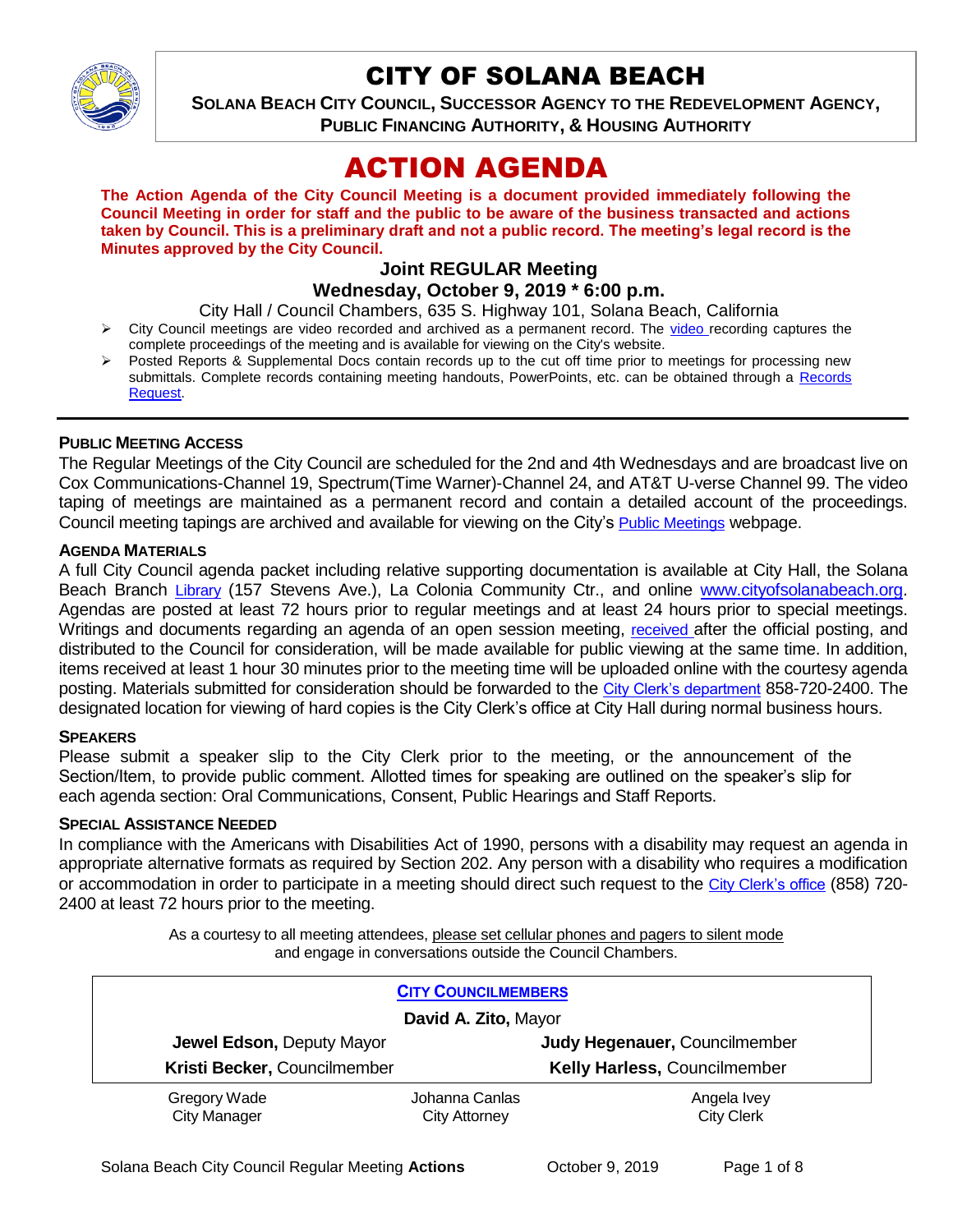#### SPEAKERS:

Please submit your speaker slip to the City Clerk prior to the meeting or the announcement of the Item. Allotted times for speaking are outlined on the speaker's slip for Oral Communications, Consent, Public Hearings and Staff Reports.

#### READING OF ORDINANCES AND RESOLUTIONS:

Pursuant to [Solana Beach Municipal Code](mailto:https://www.codepublishing.com/CA/SolanaBeach/) Section 2.04.460, at the time of introduction or adoption of an ordinance or adoption of a resolution, the same shall not be read in full unless after the reading of the title, further reading is requested by a member of the Council. If any Councilmember so requests, the ordinance or resolution shall be read in full. In the absence of such a request, this section shall constitute a waiver by the council of such reading.

# **CALL TO ORDER AND ROLL CALL:**

# **CLOSED SESSION REPORT:** None

# **FLAG SALUTE:**

# **APPROVAL OF AGENDA:**

**COUNCIL ACTION: Approved 4/0/1 (Absent: Harless)**

## **ORAL COMMUNICATIONS:**

This portion of the agenda provides an opportunity for members of the public to address the City Council on items relating to City business and not appearing on today's agenda by submitting a speaker slip (located on the back table) to the City Clerk. Comments relating to items on this evening's agenda are taken at the time the items are heard. Pursuant to the Brown Act, no action shall be taken by the City Council on public comment items. Council may refer items to the City Manager for placement on a future agenda. The maximum time allotted for each presentation is THREE MINUTES (SBMC 2.04.190). Please be aware of the timer light on the Council Dais.

## **COUNCIL COMMUNITY ANNOUNCEMENTS / COMMENTARY:**

*An opportunity for City Council to make brief announcements or report on their activities. These items are not agendized for official City business with no action or substantive discussion.* 

# **A. CONSENT CALENDAR:** (Action Items) (A.1. - A.7.)

Items listed on the Consent Calendar are to be acted in a single action of the City Council unless pulled for discussion. Any member of the public may address the City Council on an item of concern by submitting to the City Clerk a speaker slip (located on the back table) before the Consent Calendar is addressed. Those items removed from the Consent Calendar by a member of the Council will be trailed to the end of the agenda, while Consent Calendar items removed by the public will be discussed immediately after approval of the Consent Calendar.

## **A.1. Register Of Demands.** (File 0300-30)

Recommendation: That the City Council

1. Ratify the list of demands for September 14 – September 20, 2019.

[Item A.1. Report \(click here\)](https://solanabeach.govoffice3.com/vertical/Sites/%7B840804C2-F869-4904-9AE3-720581350CE7%7D/uploads/Item_A.1._Report_(click_here)_10-09-19_-_O.pdf) **COUNCIL ACTION: Approved 4/0/1 (Absent: Harless)**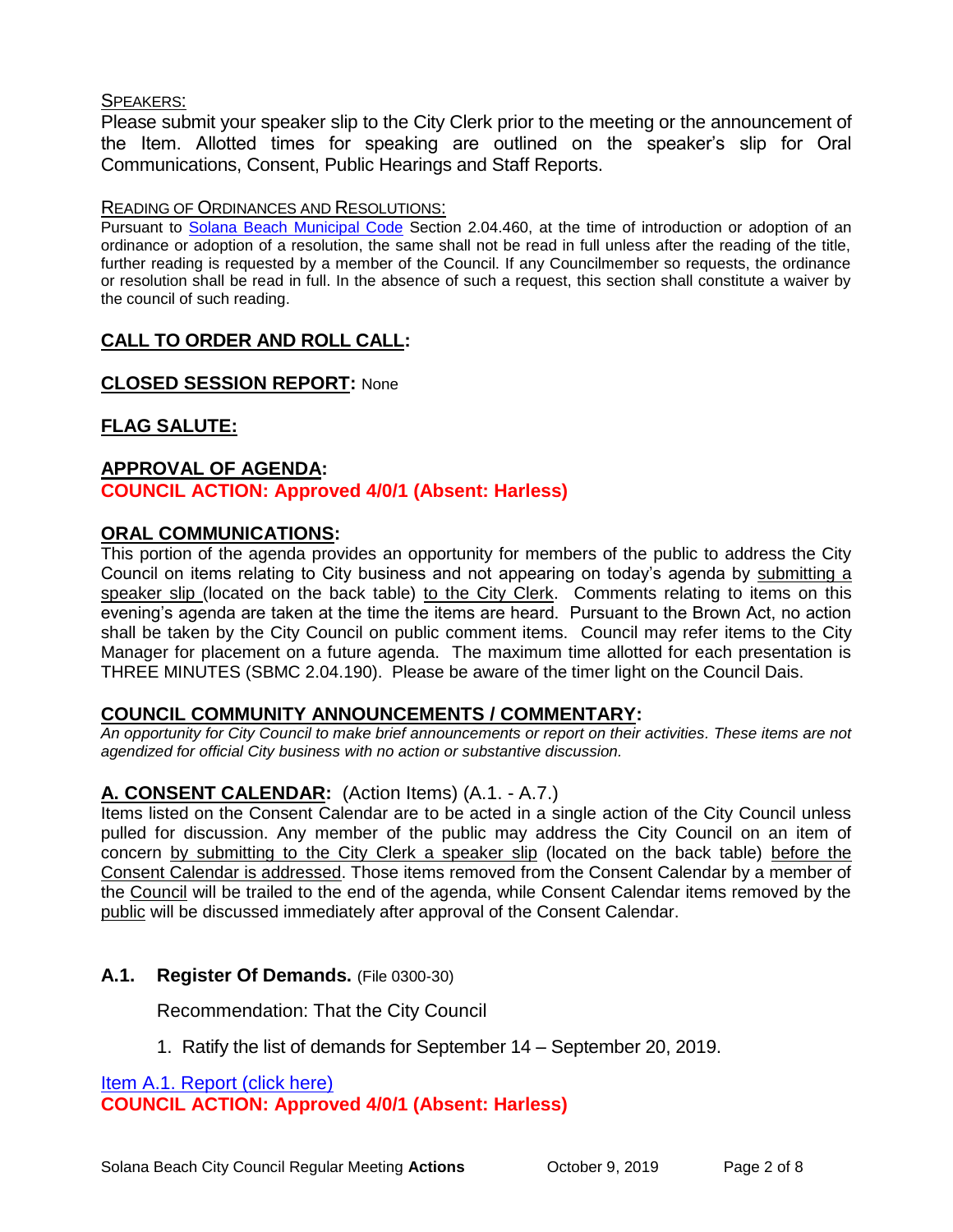## **A.2. General Fund Adopted Budget for Fiscal Year 2019-2020 Changes.** (File 0330-30)

Recommendation: That the City Council

1. Receive the report listing changes made to the Fiscal Year 2019-2020 General Fund Adopted Budget.

[Item A.2. Report \(click here\)](https://solanabeach.govoffice3.com/vertical/Sites/%7B840804C2-F869-4904-9AE3-720581350CE7%7D/uploads/Item_A.2._Report_(click_here)_10-09-19_-_O.pdf) **COUNCIL ACTION: Approved 4/0/1 (Absent: Harless)**

**A.3. Emergency Storm Drainpipe Repairs in the Solana Beach Towne Centre Update No. 9.** (File 0850-40)

Recommendation: That the City Council

1. Receive Update No. 9 and provide further direction, if necessary.

[Item A.3. Report \(click here\)](https://solanabeach.govoffice3.com/vertical/Sites/%7B840804C2-F869-4904-9AE3-720581350CE7%7D/uploads/Item_A.3._Report_(click_here)_10-09-19_-_O.pdf) **COUNCIL ACTION: Approved 4/0/1 (Absent: Harless)**

## **A.4. Caltrans Grant Application for Safe Routes to School Master Plan.** (File 0390-34)

Recommendation: That the City Council

- 1. Adopt **Resolution 2019-131**:
	- a. Authorizing the City Manager to submit an application to Caltrans for the Sustainable Communities Transportation grant funding, in the amount of \$220,000, for the preparation of Safe Routes to School Master Plan of which \$165,000 is a request for grant funds and the remaining \$55,000 would be matching funds provided by the City.
	- b. Agreeing that if a grant award is made by Caltrans to fund the preparation of a Safe Routes to School Master Plan through the Sustainable Communities Transportation Grant Program, the City of Solana Beach commits to providing \$55,000 in matching funds.
	- c. Authorizing the City Manager to accept the grant funds, execute any agreements required on behalf of the City and complete the Project.

[Item A.4. Report \(click here\)](https://solanabeach.govoffice3.com/vertical/Sites/%7B840804C2-F869-4904-9AE3-720581350CE7%7D/uploads/Item_A.4._Report_(click_here)_10-09-19_-_O.pdf) **COUNCIL ACTION: Approved 4/0/1 (Absent: Harless)**

## **A.5. Minutes of the City Council.**

Recommendation: That the City Council

1. Approve the Minutes of the City Council Meeting held June 26, 2019.

[Item A.5. Report \(click here\)](https://solanabeach.govoffice3.com/vertical/Sites/%7B840804C2-F869-4904-9AE3-720581350CE7%7D/uploads/Item_A.5._Report_(click_here)_10-09-19_-_O.pdf)

**COUNCIL ACTION: Approved 4/0/1 (Absent: Harless)**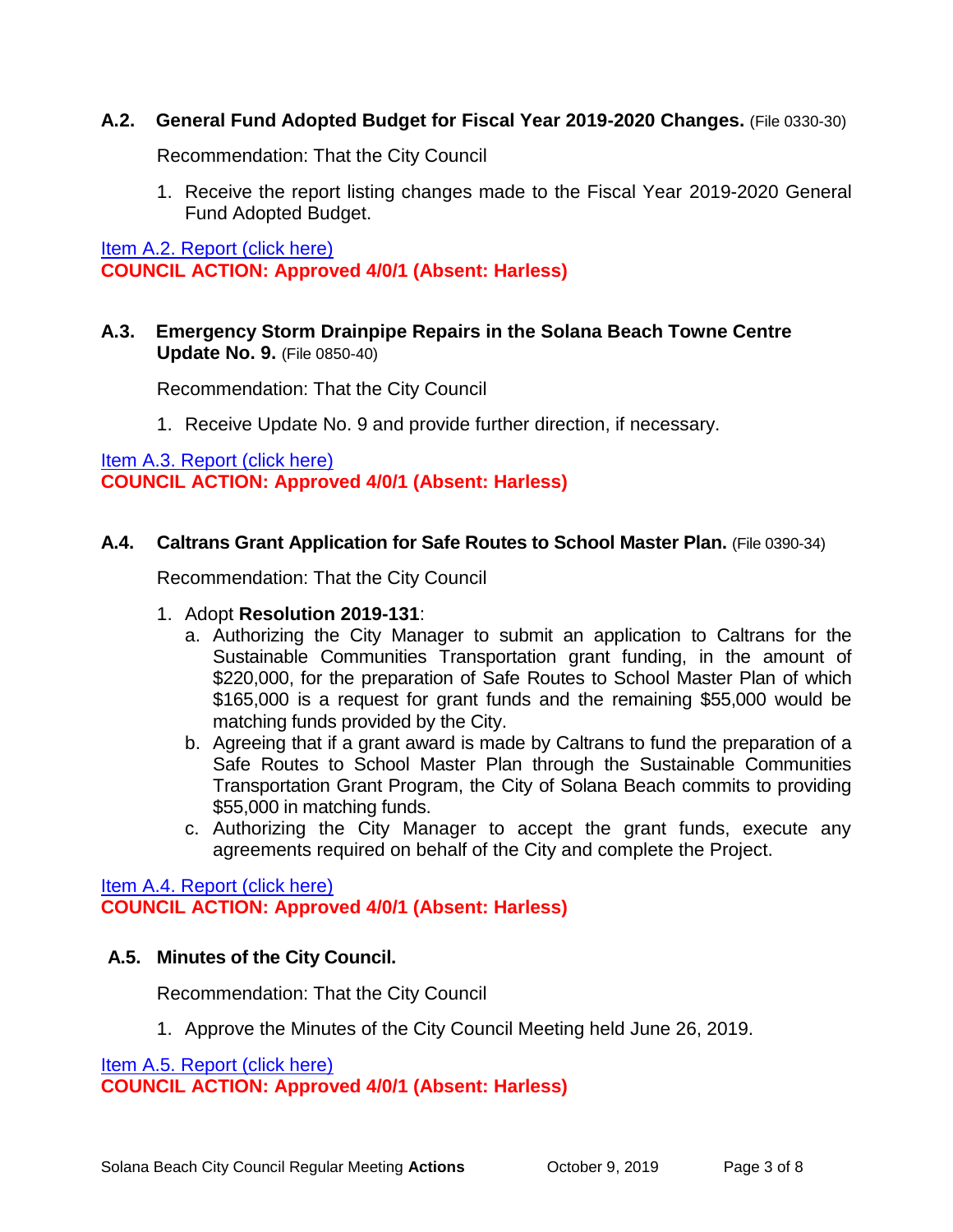## **A.6. Glencrest Drive Vertical Realignment – Notice of Completion.** (File 0820-75)

Recommendation: That the City Council

- 1. Adopt **Resolution 2019-134**:
	- a. Accepting as complete the Glencrest Drive Vertical Realignment Project, Bid No. 2019-03, constructed by Portillo Concrete.
	- b. Authorizing the City Clerk to file a Notice of Completion.
	- c. Authorizing an appropriation of \$54,873, to be reimbursed by Santa Fe Irrigation District, into the Reimbursement Agreement Revenue Account for Capital Projects in the City CIP fund.
	- d. Authorizing the City Treasurer to amend the Fiscal Year 2019/20 Adopted Budget accordingly.

[Item A.6. Report \(click here\)](https://solanabeach.govoffice3.com/vertical/Sites/%7B840804C2-F869-4904-9AE3-720581350CE7%7D/uploads/Item_A.6._Report_(click_here)_10-09-19_-_O.pdf) **COUNCIL ACTION: Approved 4/0/1 (Absent: Harless)**

#### **A.7. Public Works Dump Truck Replacement Purchase** (File 0370-26)

Recommendation: That the City Council

- 1. Adopt **Resolution 2019-117**:
	- a. Approving the purchase of a 2020 Ford Super Duty F-350 for \$63,047.
	- b. Authorizing an appropriation of \$63,047 from the Asset Replacement Reserve Fund into the Asset Replacement Public Works Vehicle Expenditure account.
	- c. Authorizing the City Treasurer to amend the FY 2019/2020 Adopted Budget accordingly.

[Item A.7. Report \(click here\)](https://solanabeach.govoffice3.com/vertical/Sites/%7B840804C2-F869-4904-9AE3-720581350CE7%7D/uploads/Item_A.7._Report_(click_here)_10-09-19_-_O.pdf) **COUNCIL ACTION: Approved 4/0/1 (Absent: Harless)**

# **C. STAFF REPORTS**: (C.2., C.1.)

## **C.2. Community Choice Aggregation (CCA) Joint Powers Authority (JPA) Formation** (File 1010-40)

Recommendation: That the City Council

- 1. Approve **Resolution 2019-136** approving the CEA JPA agreement authorizing Solana Beach to participate in CEA.
- 2. Appoint a primary and alternate JPA Board Member.:

[Item C.2. Report \(click here\)](https://solanabeach.govoffice3.com/vertical/Sites/%7B840804C2-F869-4904-9AE3-720581350CE7%7D/uploads/Item_C.2._Report_(click_here)_10-09-19_-_O.pdf)

[Item C.2. Staff Report Update 1 \(click here\)](https://solanabeach.govoffice3.com/vertical/Sites/%7B840804C2-F869-4904-9AE3-720581350CE7%7D/uploads/C.2._SR_Update_1-_CCA_JPA_Blue_Folder-O.pdf) [Item C.2. Supplemental Docs \(updated 10-09 at 1:00pm\)](https://solanabeach.govoffice3.com/vertical/Sites/%7B840804C2-F869-4904-9AE3-720581350CE7%7D/uploads/Item_C.2._Supplemental_Docs_(10-9_at_1pm).pdf) **COUNCIL ACTION: Approved 4/0/1 (Absent: Harless)**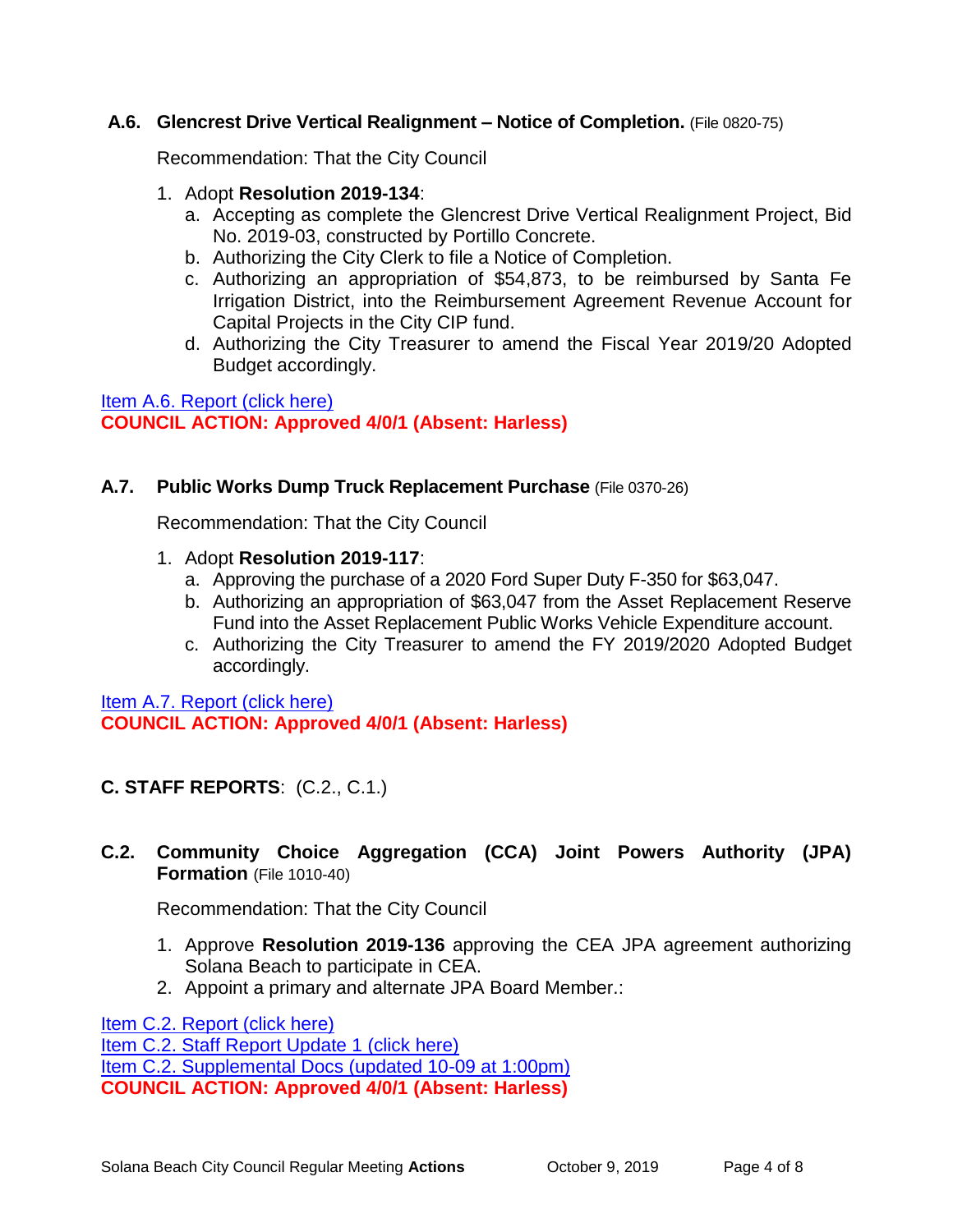## **C.1. Quarterly Investment Report.** (File 0350-44)

Recommendation: That the City Council

1. Accepts and Files the Cash and Investment Report for the quarter ended June 30, 2019.

[Item C.1. Report \(click here\)](https://solanabeach.govoffice3.com/vertical/Sites/%7B840804C2-F869-4904-9AE3-720581350CE7%7D/uploads/Item_C.1._Report_(click_here)_10-09-19_-_O.pdf) **Presentation**

#### **B. PUBLIC HEARINGS:** (B.1. – B.2.)

This portion of the agenda provides citizens an opportunity to express their views on a specific issue as required by law after proper noticing by submitting a speaker slip (located on the back table) to the City Clerk. After considering all of the evidence, including written materials and oral testimony, the City Council must make a decision supported by findings and the findings must be supported by substantial evidence in the record. An applicant or designee(s) for a private development/business project, for which the public hearing is being held, is allotted a total of fifteen minutes to speak, as per SBMC 2.04.210. A portion of the fifteen minutes may be saved to respond to those who speak in opposition. All other speakers have three minutes each. Please be aware of the timer light on the Council Dais.

#### **B.1. Public Hearing: 431 Marview, Applicant: John Freis, Case 17-18-23.**  (File 0600-40)

The revised Conceptual Landscape Plan meets the minimum objective requirements under the SBMC Chapter 17.56 and may be found consistent with the Development Review Permit. Therefore, Staff recommends that the City Council:

- 1. Conduct the Public Hearing: Open the Public Hearing, Report Council Disclosures, Receive Public Testimony, and Close the Public Hearing.
- 2. If the City Council approves the conceptual landscape plan, find that City Council Condition D.1. of Resolution 2019-106 has been satisfied for the associated DRP/SDP at 431 Marview Lane, Solana Beach.

[Item B.1. Report \(click here\)](https://solanabeach.govoffice3.com/vertical/Sites/%7B840804C2-F869-4904-9AE3-720581350CE7%7D/uploads/Item_B.1._Report_(click_here)_10-09-19_-_O.pdf)

*Posted Reports & Supplemental Docs contain records up to the cut off time, prior to the start of the meeting, for processing new submittals. The final official record containing handouts, PowerPoints, etc. can be obtained through a Records Request to the City Clerk's Office.* **COUNCIL ACTION: Approved 4/0/1 (Absent: Harless)**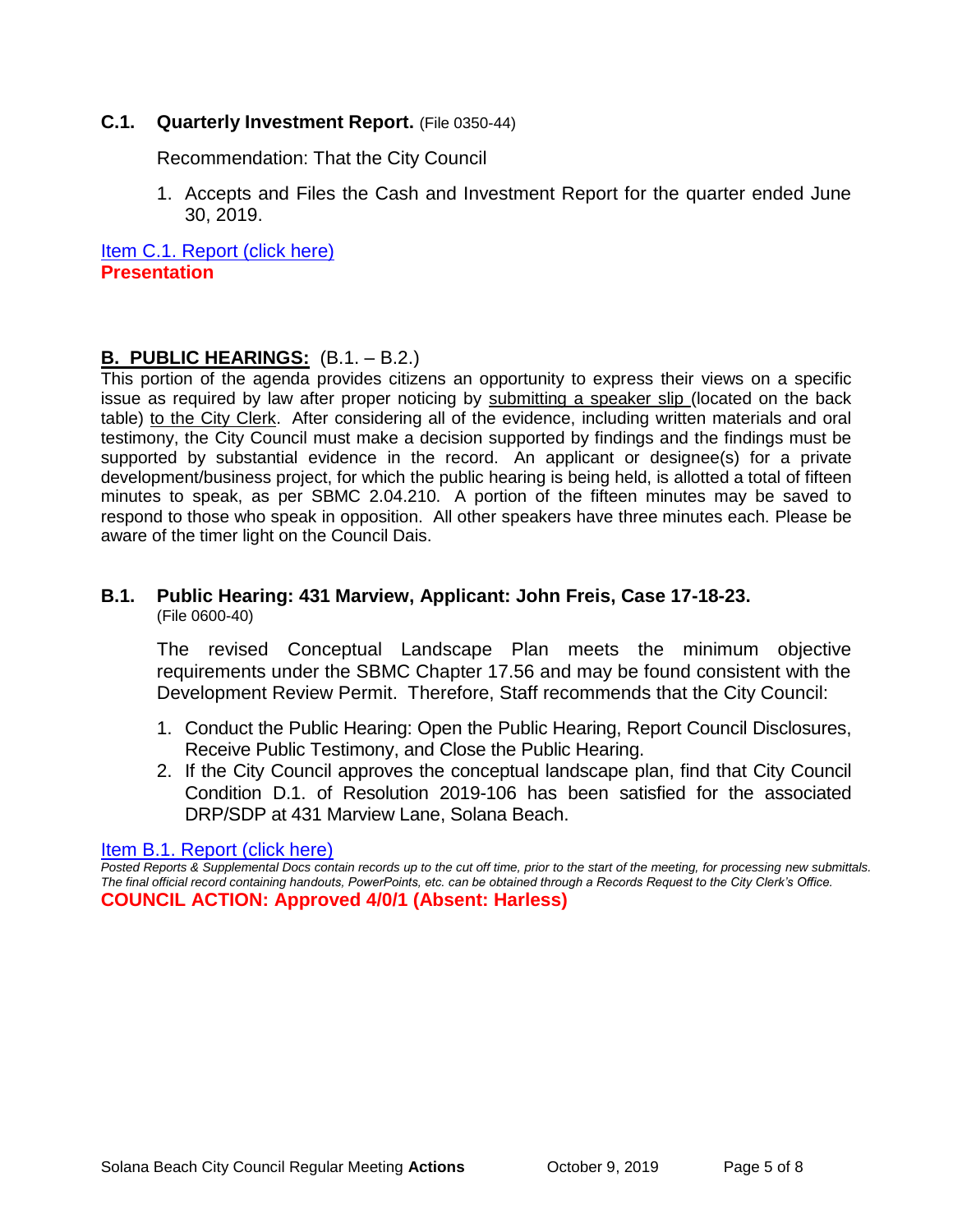#### **B.2. Public Hearing: 424 Pacific Avenue, Applicant: Devin Piscitelli, Case 17-18-22.** (File 0600-40)

The proposed project meets the minimum zoning requirements under the SBMC, may be found to be consistent with the General Plan and may be found, as conditioned, to meet the discretionary findings required as discussed in this report to approve a Development Review Permit (DRP) and Structure Development Permit (SDP). Therefore, Staff recommends that the City Council:

- 1. Conduct the Public Hearing: Open the Public Hearing, Report Council Disclosures, Receive Public Testimony, and Close the Public Hearing.
- 2. Find the project exempt from the California Environmental Quality Act pursuant to Section 15303 of the State CEQA Guidelines; and
- 3. If the City Council makes the requisite findings and approves the project, adopt **Resolution 2019-128** conditionally approving a DRP, SDP, and VAR to demolish a single-family residence, construct a replacement two-story, single-family residence built above partially subterranean garage and basement, and perform associated site improvements at 424 Pacific Ave, Solana Beach.

[Item B.2. Report \(click here\)](https://solanabeach.govoffice3.com/vertical/Sites/%7B840804C2-F869-4904-9AE3-720581350CE7%7D/uploads/Item_B.2._Report_(click_here)_10-09-19_-_O.pdf)

[Item B.2. Supplemental Docs \(Updated 10-9 at 8:30am\)](https://solanabeach.govoffice3.com/vertical/Sites/%7B840804C2-F869-4904-9AE3-720581350CE7%7D/uploads/Item_B.2._Supplemental_Docs_(10-9_at_8am)_-_O.pdf)

*Posted Reports & Supplemental Docs contain records up to the cut off time, prior to the start of the meeting, for processing new submittals. The final official record containing handouts, PowerPoints, etc. can be obtained through a Records Request to the City Clerk's Office.* **COUNCIL ACTION: Approved 4/1/1 (Noes: Edson, Absent: Harless)**

# **C. STAFF REPORTS**: (C.3.)

#### **C.3. Citizen Commission Appointments.** (File 0120-06)

Recommendation: That the City Council

1. Consider the application submitted and appoint (by Council-at-large) one member to the position on the Public Arts Commission with a term expiration date of January 2020.

[Item C.3. Report \(click here\)](https://solanabeach.govoffice3.com/vertical/Sites/%7B840804C2-F869-4904-9AE3-720581350CE7%7D/uploads/Item_C.3._Report_(click_here)_10-09-19_-_O.pdf)

*Posted Reports & Supplemental Docs contain records up to the cut off time, prior to the start of the meeting, for processing new submittals. The final official record containing handouts, PowerPoints, etc. can be obtained through a Records Request to the City Clerk's Office.* **COUNCIL ACTION: Approved 4/0/1 (Absent: Harless) to appoint Linnea Riley.** 

#### **WORK PLAN COMMENTS:**

*Adopted June 12, 2019*

#### **COMPENSATION & REIMBURSEMENT DISCLOSURE:**

GC: Article 2.3. Compensation: 53232.3. (a) Reimbursable expenses shall include, but not be limited to, meals, lodging, and travel. 53232.3 (d) Members of a legislative body shall provide brief reports on meetings attended at the expense of the local agency "*City*" at the next regular meeting of the legislative body.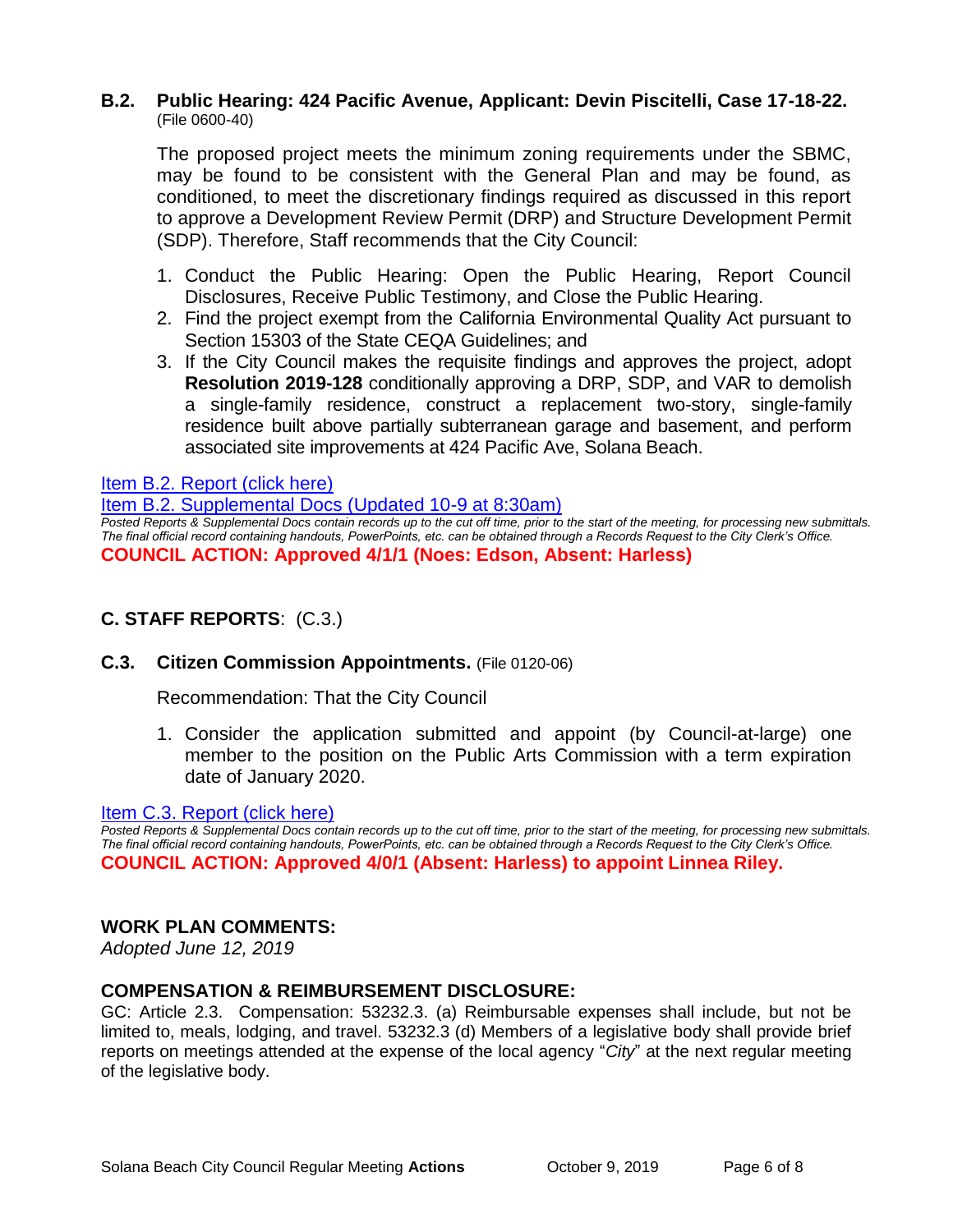# **COUNCIL COMMITTEE REPORTS:** [Council Committees](https://www.ci.solana-beach.ca.us/index.asp?SEC=584E1192-3850-46EA-B977-088AC3E81E0D&Type=B_BASIC)

## **REGIONAL COMMITTEES: (outside agencies, appointed by this Council)**

- a. City Selection Committee (meets twice a year) Primary-Edson, Alternate-Zito
- b. County Service Area 17: Primary- Harless, Alternate-Edson
- c. Escondido Creek Watershed Authority: Becker /Staff (no alternate).
- d. League of Ca. Cities' San Diego County Executive Committee: Primary-Becker, Alternate-Harless and any subcommittees.
- e. League of Ca. Cities' Local Legislative Committee: Primary-Harless, Alternate-Becker
- f. League of Ca. Cities' Coastal Cities Issues Group (CCIG): Primary-Becker, Alternate-Harless
- g. North County Dispatch JPA: Primary-Harless, Alternate-Becker
- h. North County Transit District: Primary-Edson, Alternate-Becker
- i. Regional Solid Waste Association (RSWA): Primary-Hegenauer, Alternate-Becker
- j. SANDAG: Primary-Zito, 1<sup>st</sup> Alternate-Edson, 2<sup>nd</sup> Alternate-Becker, and any subcommittees.
- k. SANDAG Shoreline Preservation Committee: Primary-Hegenauer, Alternate-Zito
- l. San Dieguito River Valley JPA: Primary-Hegenauer, Alternate-Zito
- m. San Elijo JPA: Primary-Zito, Primary-Becker, Alternate-City Manager
- n. 22nd Agricultural District Association Community Relations Committee: Primary-Edson, Primary-Harless

## **STANDING COMMITTEES: (All Primary Members)** *(Permanent Committees)*

- a. Business Liaison Committee Zito, Edson.
- b. Fire Dept. Management Governance & Organizational Evaluation Harless, Hegenauer
- c. Highway 101 / Cedros Ave. Development Committee Edson, Becker
- d. Parks and Recreation Committee Zito, Harless
- e. Public Arts Committee Edson, Hegenauer
- f. School Relations Committee Hegenauer, Harless
- g. Solana Beach-Del Mar Relations Committee Zito, Edson

# **ADJOURN:**

# *Next Regularly Scheduled Meeting is October 23, 2019*

*Always refer the City's website Event Calendar for updated schedule or contact City Hall. [www.cityofsolanabeach.org](http://www.cityofsolanabeach.org/) 858-720-2400*

#### **AFFIDAVIT OF POSTING**

*STATE OF CALIFORNIA COUNTY OF SAN DIEGO CITY OF SOLANA BEACH*



I, Angela Ivey, City Clerk of the City of Solana Beach, do hereby certify that this Agenda for the October 9, 2019 Council Meeting was called by City Council, Successor Agency to the Redevelopment Agency, Public Financing Authority, and the Housing Authority of the City of Solana Beach, California, was provided and posted on October 2, 2019 at 5:15 p.m. on the City Bulletin Board at the entrance to the City Council Chambers. Said meeting is held at 6:00 p.m., October 9, 2019, in the Council Chambers, at City Hall, 635 S. Highway 101, Solana Beach, California.

> Angela Ivey, City Clerk City of Solana Beach,

# **UPCOMING CITIZEN CITY COMMISSION AND COMMITTEE MEETINGS:**